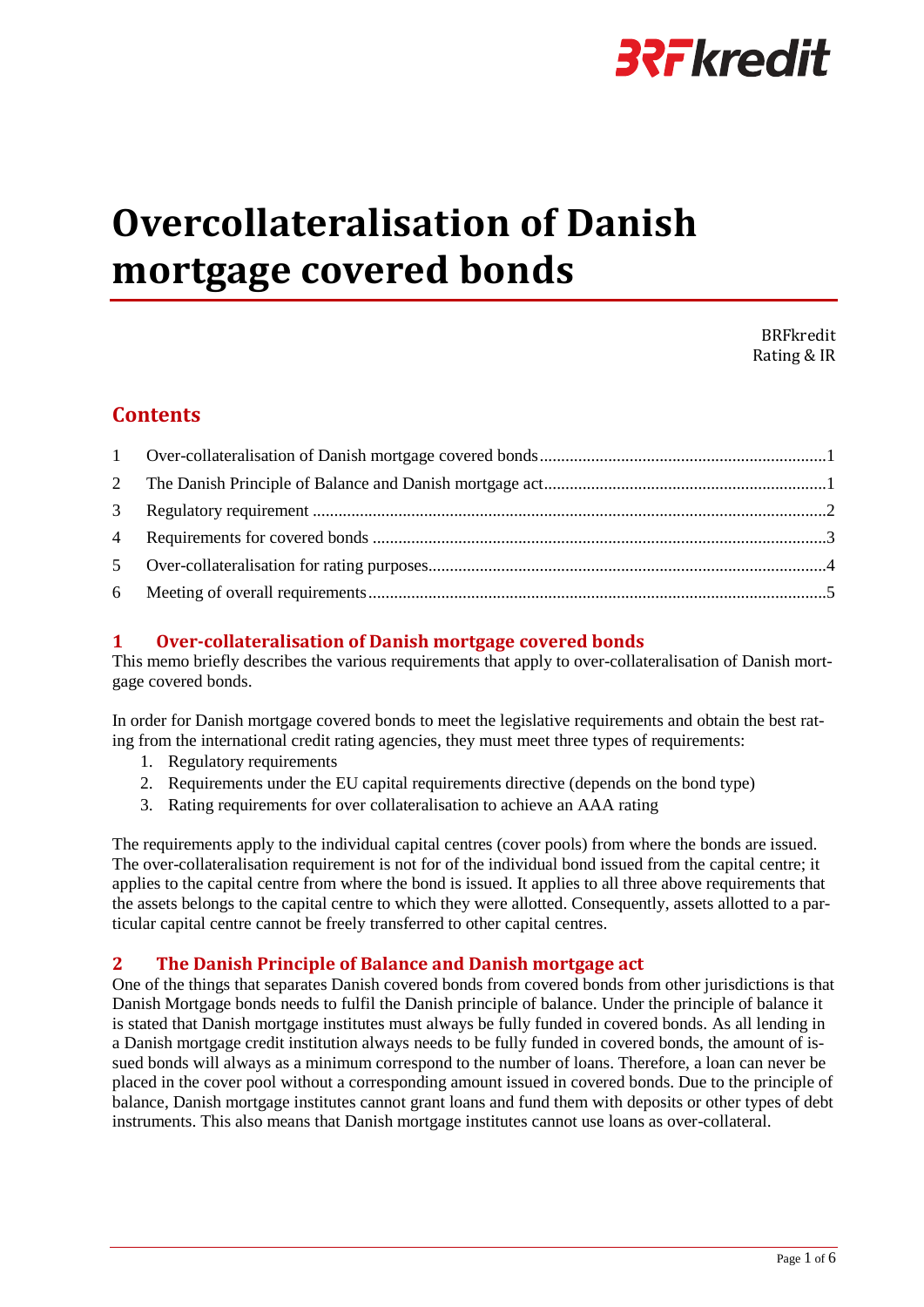



#### **Figure 1 Funding of a Danish mortgage bank**

The requirements to over collateral from regulators or rating agencies can be fulfilled with assets from core capital and other types of debt issues (e.g. senior debt). However, there is a difference between the types of assets that may be used to meet the three requirements, as the type determines how easily the assets can be realised. A distinction is made between the gilt-edged and non-gilt-edged assets. Gilt-edged assets are assets that can easily be realised and therefore may be used to cover losses in the short term. Gilt-edged assets may be cash, Danish government bonds and AAA-rated mortgage covered bonds. The non-gilt-edged assets may be the mortgage credit institution's domicile, properties taken over or longterm positions in other banks.

The gilt-edged assets are typically short dated assets with a maturity between one and three years. Since loans are not used as over-collateral and collateral is placed in liquid short-dated assets, the maturity mismatch between assets and liabilities in a stressed environment with credit losses will be relatively small.

For a Danish mortgage institute all assets in the company are allocated to the cover pools, i.e. no assets will be allocated outside the cover pool. If the mortgage institute defaults all assets will remain in the different cover pools. If there are assets left in a cover pool when it is fully amortised the assets will be transferred to other cover pools as collateral.

#### <span id="page-1-0"></span>**3 Regulatory requirement**

The regulatory requirements for the capital centre are the same as the minimum regulatory requirements applicable to the institution. In order for a capital centre to meet the regulatory requirements for the centre, as a minimum there must be an over-collateralisation of 8% of the risk-weighted assets in the centre. The risk-weighted assets are calculated by the institutions using internal IRB models. The risk-weighted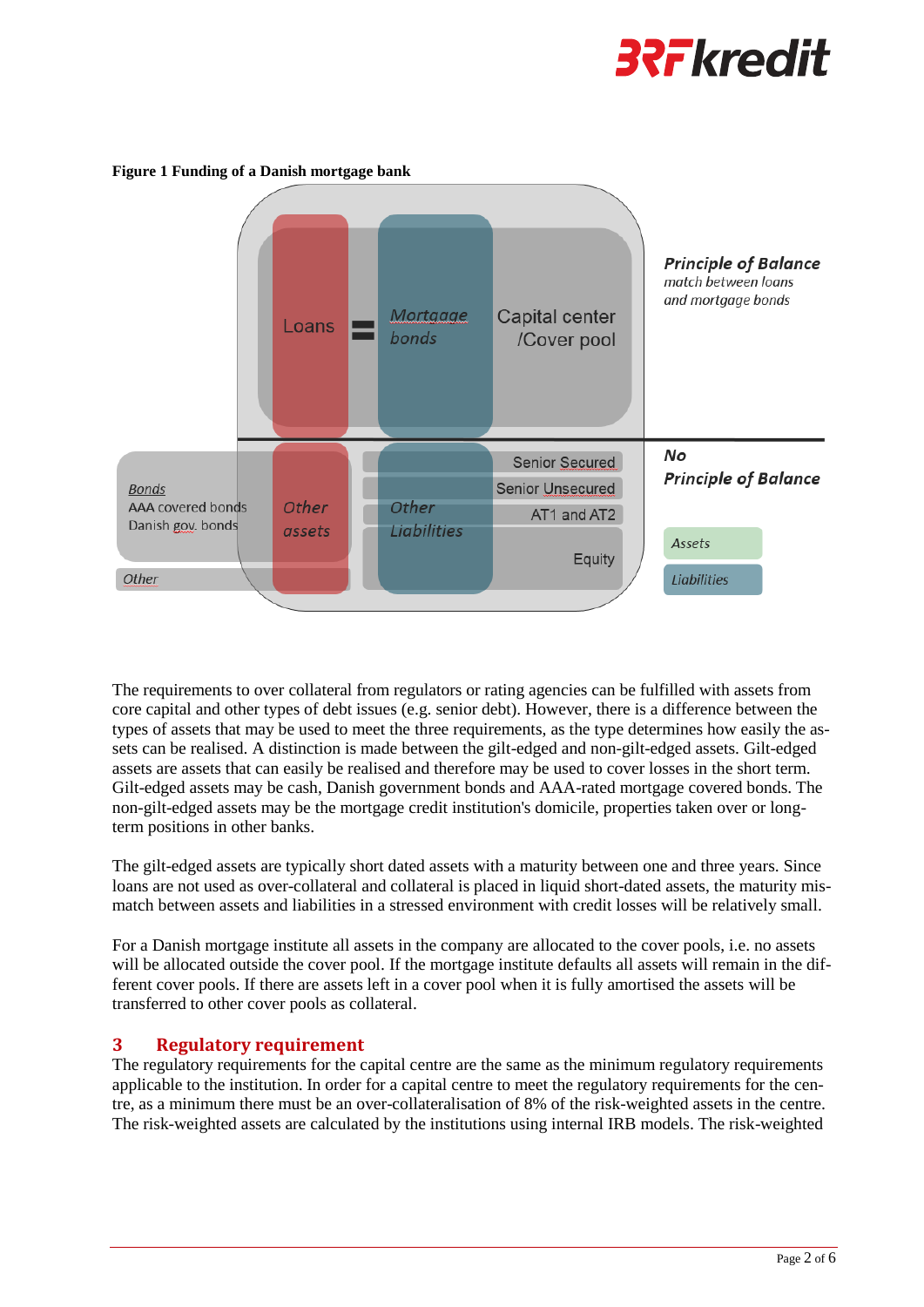

assets will typically be lower than the total lending and will be lower for residential lending than for commercial lending.

The regulatory requirements can be met with the same types of capital that are used in the institution's capital adequacy. This means that it may be covered, i.a., by equity. Just as for the minimum solvency requirement for institutions, there is no requirement as to how liquid assets may be placed in, and part of it will thus be placed in less liquid assets (non-gilt-edged).

It applies to Danish mortgage covered bonds that the sum of regulatory requirements for all capital centres must as a minimum correspond to the requirement for the institution as a whole (8% of the riskweighted assets). The regulatory requirement for the capital centre must therefore, in addition to the requirement based on the credit risk, also cover a proportionate share of the institution requirement for the risk-weighted assets on market and operational risk. These requirements will be allotted proportionately to the individual capital centres, as they, as opposed to the risk-weighted assets on lending, cannot be directly allotted to the individual capital centre. If the base capital is not sufficient to cover the solvency requirement (8%) for the institution, it will not be sufficient to cover the requirement for the individual capital centres either.

The Danish Financial Supervisory Authority will regularly check that the individual capital centres meet the regulatory requirement.

#### <span id="page-2-0"></span>**4 Requirements for covered bonds**

Danish mortgage credit institutions issue two types of bonds: Mortgage covered bonds (Realkreditobligationer - RO) and covered bonds (Saerligt daekkede obligationer - SDO). For these two types of bonds, there are special requirements for the over-collateralisation on which these bonds must be secured.

Until mid-2007, the Danish mortgage credit institutions exclusively issued mortgage bonds (RO). But in order to be able to issue Danish mortgage covered bonds in accordance with the EU capital requirements directive (CRR/CRD), the Danish Act on covered bonds was introduced on 1 July 2007.

In order for covered bonds to fulfil the EU capital requirements directive, the loan-to-value ratio of the property may not exceed 80% for residential properties and 60% for properties for other purposes. These requirements must apply at any time. If property prices fall, so that a number of the loans in the capital centre are no longer in compliance with these loan-to-value ratios, these loans should be removed from the capital centre, or the mortgaging of the properties should be reduced. But as, according to Danish mortgage credit legislation, Danish mortgage credit institutions cannot remove loans for customers who fulfil their obligations to the mortgage credit institution, Danish mortgage credit institutions can, as a result of the covered bonds legislation, instead add over-collateralisation to the capital centre, so as to fully cover the excess of the lending limit. By doing so, the Danish mortgage covered bonds continue to meet the CRD/CRR.

Example: a private individual buys a house for DKK 1.3 million, financing it through a mortgage credit loan of DKK 1 million, which is financed by issuing covered bonds. Consequently, the property will have a loan-to-value ratio (LTV) of 77% and is thus within the maximum lending limit of 80% for residential properties. If the value of the property drops to DKK 1 million, so the loan-to-value ratio is 100%, the mortgage credit institution must add over-collateralisation in the amount of DKK 200,000 to the capital centre from where the bond is issued.

The requirement for compliance with the Danish Act on covered bonds is calculated for each individual loan. The sum of the individual requirements represents the total requirement for the capital centre.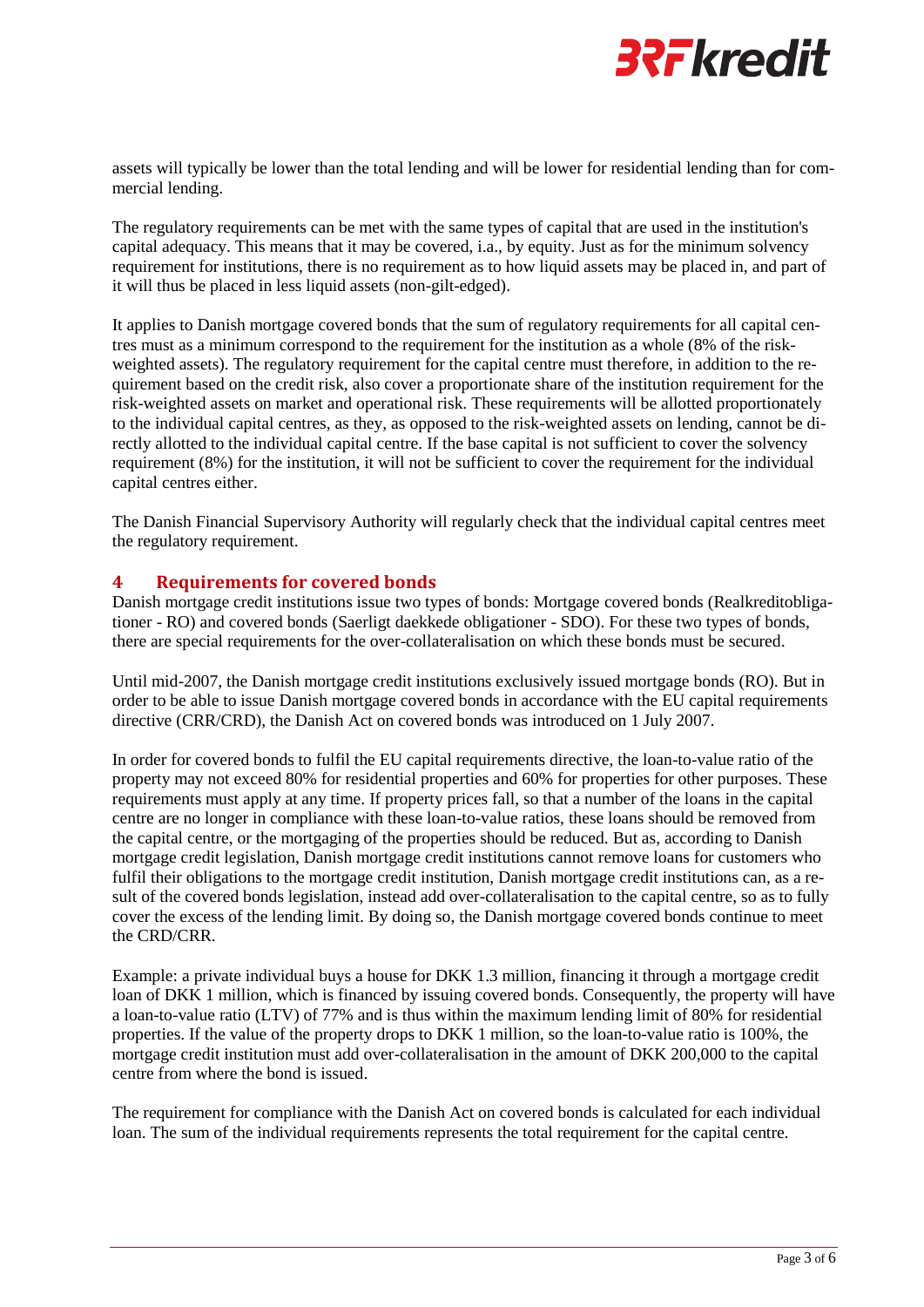

Covered bonds are issued from independent capital centres. Thus, the same capital centre cannot issue both covered bonds and mortgage covered bonds. However, there is an exception, as mortgage covered bonds issued before January 2008 are also regarded as covered bonds (grandfathered). In BRFkredit, covered bonds are issued from capital centre E, while mortgage covered bonds are issued from capital centre B. However, part of the bonds from capital centre B are issued before January 2008. Therefore, these continue to fulfil the EU capital requirements directive.

In order to comply with the Danish Act on covered bonds the required over-collateralisation is placed in gilt-edged assets. Equity invested in e.g. buildings cannot count as over-collateralisation to meet the requirement.

In order to fulfil the CRR/CRD, the institution must also publish a number of data for the individual capital centres. In this regard, the institution must report the size of the cover pool and the amount of overcollateralisation. For BRFkredit, these data are published in the quarterly ECBC templates that are available on brf.com.

#### <span id="page-3-0"></span>**5 Over-collateralisation for rating purposes**

For Danish mortgage covered bonds, it is essential that they achieve the best rating from minimum one of the international rating agencies (e.g. Moody's, Fitch or Standard & Poor's). If they do not, they will most likely be traded at a spread to the other bonds, which means a higher interest rate for the borrowers.

To calculate the required over-collateralisation to achieve a certain rating, the rating agencies stress test the individual capital centres using different stress scenarios. In order to achieve the best rating (AAA), the capital centre must be able to make timely payments to the bond investors, even at a severe stress scenario with increasing interest rates and falling house prices. In the scenarios, it is assumed that the issuing institution has defaulted and the capital centre must therefore independently be able to meet its obligations to the investors. In the stress test, it is presumed that a portion of the borrowers default and thus cannot meet their payment obligations. Thus, there will be a mismatch between payments from the borrowers and payments to the bond investors. The capital centre can, among others, cover this mismatch through the margins from the other customers, but if the margins are not sufficient to cover the mismatch, there will be a need for supplying extra assets to the capital centre. These additional assets represent the requirement for over collateralisation made by the rating agencies to be added to the capital centre in order for the best rating to be achieved.

The credit rating agencies assign a rating to the individual capital centres. All bonds issued from one capital centre will therefore have the same rating, independent of the bond type.

Just like the LTV-requirement from the Danish Act on covered bonds, the over collateralisation requirement can only be met by means of gilt-edged. But unlike over-collateralisation to cover the LTV-requirement, the final requirement for over-collateralisation is determined by the type of assets provided as security in the capital centre. This means that non-AAA-rated assets create a greater need for over-collateralisation, as the rating agencies believe that this type of asset is more likely to default and thus will not be able to cover any mismatch between loan repayments and payments to bond investors.

It is up to the individual rating agency to make ongoing assessments of whether the over-collateralisation in the capital centre is sufficient for it to achieve a specific rating. For capital centres rated by Standard  $\&$ Poor's, this is done on a quarterly basis through reporting of loan-by-loan data and cash flows.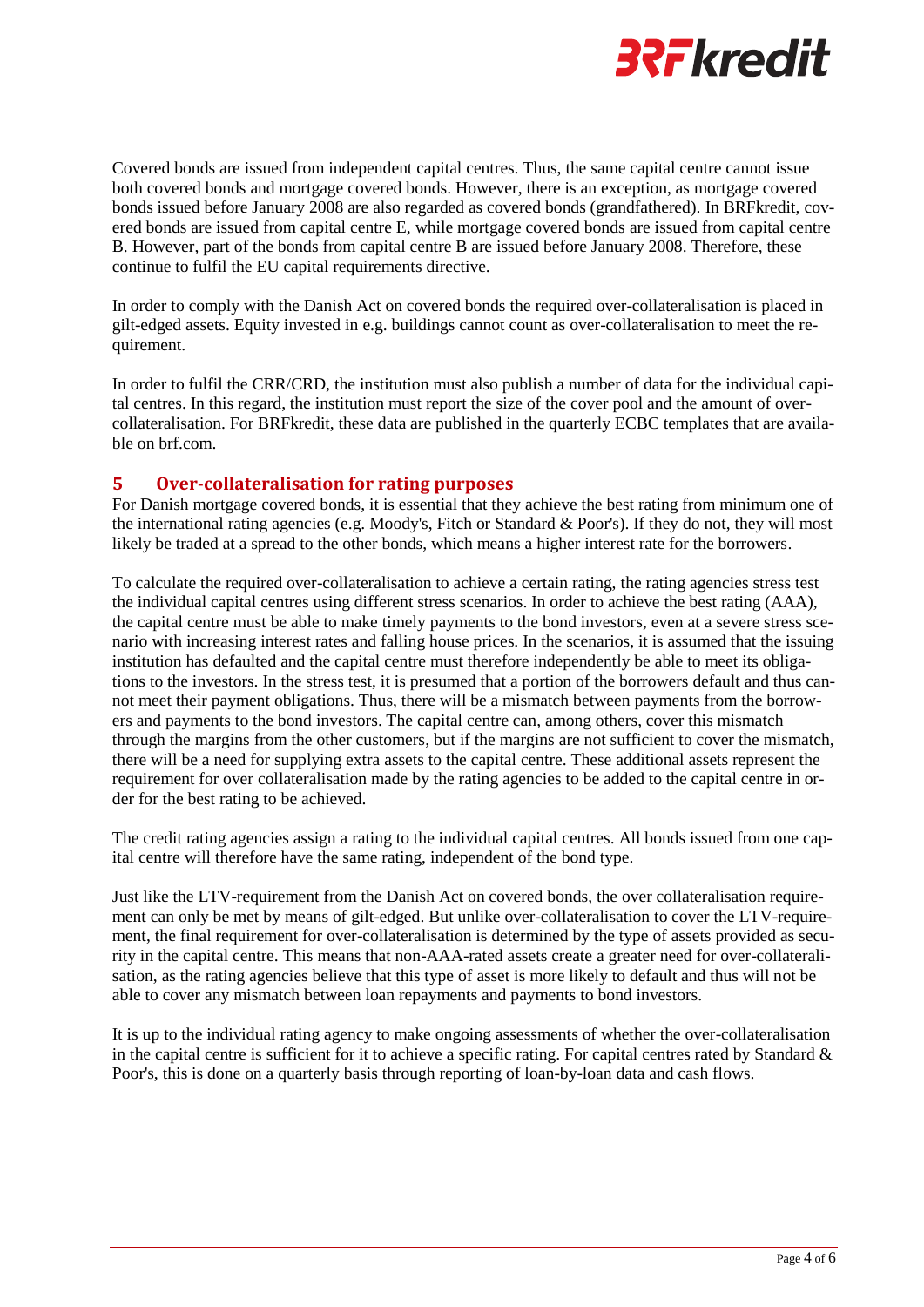

#### <span id="page-4-0"></span>**6 Meeting of overall requirements**

All three requirements must be met independently, but the same funds may be partially used to meet several requirements. Thus, 1 billion in equity placed in liquid assets may be held as collateral for the bonds and at the same time serve to meet all three of the above requirements.



**Figure 2 Meeting of requirements**

The size of the different needs will depend on the portfolio mix. Historically, the regulatory requirement has been the lowest requirement, but it can also only be covered by base capital. The requirement from the Danish Act on covered bonds has – historically - been the second-highest, while the rating requirement has been the highest. However, the SDO legislation was not implemented until mid-2007 (with the first issues at end-2007), so no Danish capital centres under Danish Act on covered bonds have experienced any really serious periods of falling property prices.